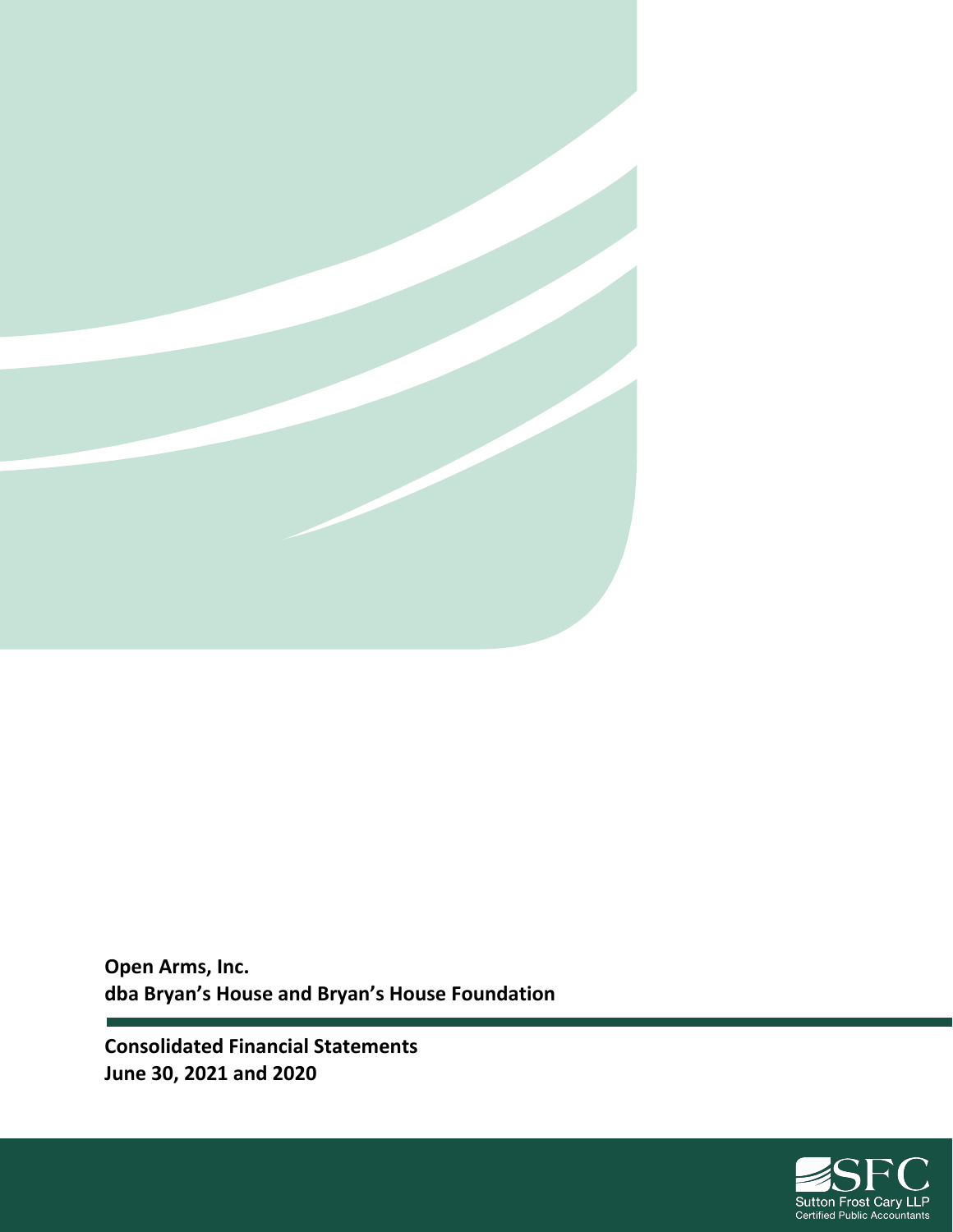# **Open Arms, Inc. dba Bryan's House and Bryan's House Foundation Contents**

| Independent Auditors' Report                          | 1 |
|-------------------------------------------------------|---|
| <b>Consolidated Financial Statements:</b>             |   |
| <b>Consolidated Statements of Financial Position</b>  | 3 |
| <b>Consolidated Statements of Activities</b>          | 4 |
| <b>Consolidated Statements of Functional Expenses</b> | 6 |
| <b>Consolidated Statements of Cash Flows</b>          | 8 |
| Notes to Consolidated Financial Statements            | 9 |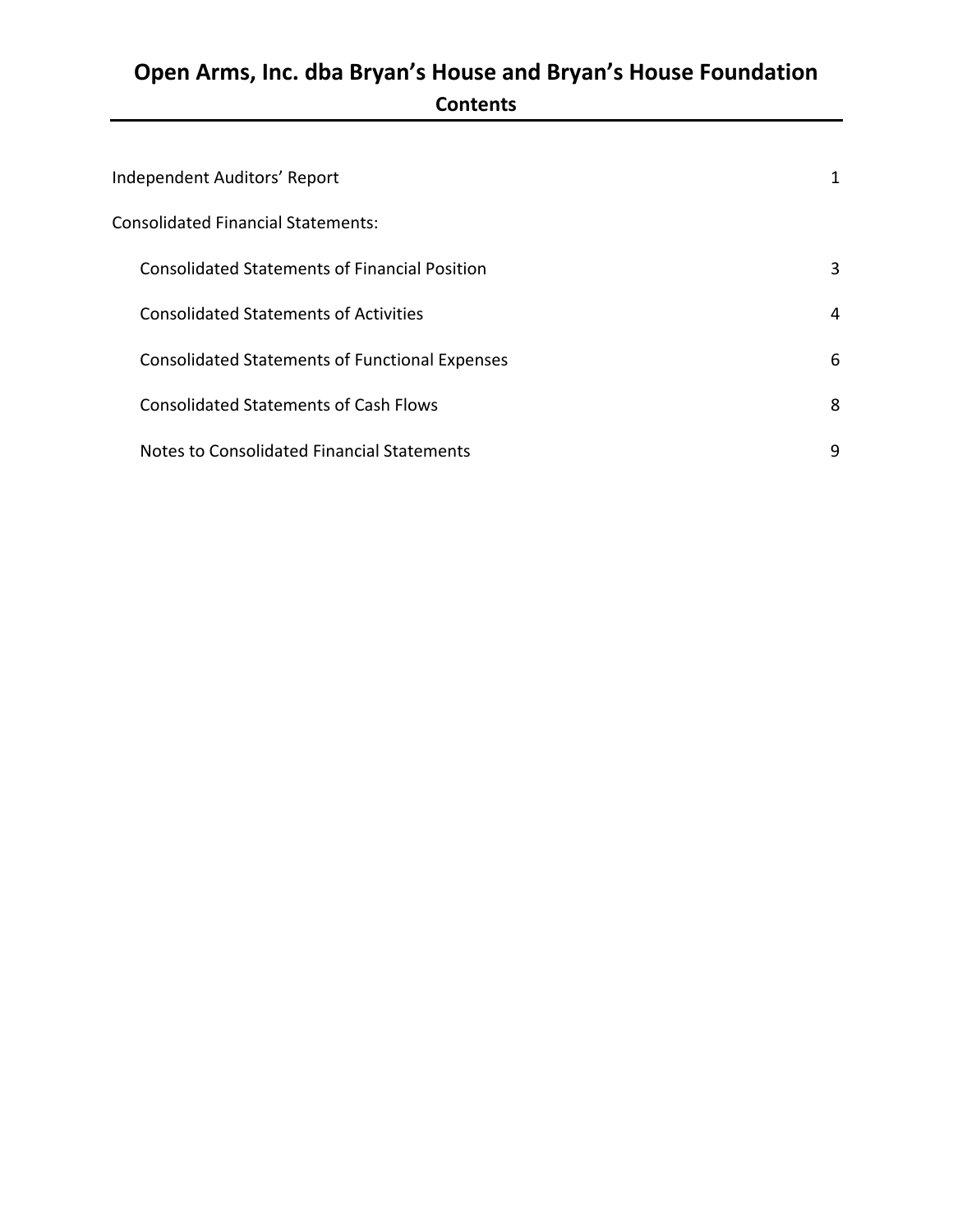

#### **Independent Auditors' Report**

To the Board of Directors of Open Arms, Inc. dba Bryan's House and Bryan's House Foundation

We have audited the accompanying consolidated financial statements of Open Arms, Inc. dba Bryan's House and Bryan's House Foundation (nonprofit organizations), which comprise the consolidated statements of financial position as of June 30, 2021 and 2020, and the related consolidated statements of activities, functional expenses and cash flows for the years then ended, and the related notes to the consolidated financial statements.

#### *Management's Responsibility for the Consolidated Financial Statements*

Management is responsible for the preparation and fair presentation of these consolidated financial statements in accordance with accounting principles generally accepted in the United States of America; this includes the design, implementation and maintenance of internal control relevant to the preparation and fair presentation of consolidated financial statements that are free from material misstatement, whether due to fraud or error.

#### *Auditors' Responsibility*

Our responsibility is to express an opinion on these consolidated financial statements based on our audits. We conducted our audits in accordance with auditing standards generally accepted in the United States of America. Those standards require that we plan and perform the audit to obtain reasonable assurance about whether the consolidated financial statements are free from material misstatement.

An audit involves performing procedures to obtain audit evidence about the amounts and disclosures in the consolidated financial statements. The procedures selected depend on the auditor's judgment, including the assessment of the risks of material misstatement of the consolidated financial statements, whether due to fraud or error. In making those risk assessments, the auditor considers internal control relevant to the entity's preparation and fair presentation of the consolidated financial statements in order to design audit procedures that are appropriate in the circumstances, but not for the purpose of expressing an opinion on the effectiveness of the entity's internal control. Accordingly, we express no such opinion. An audit also includes evaluating the appropriateness of accounting policies used and the reasonableness of significant accounting estimates made by management, as well as evaluating the overall presentation of the consolidated financial statements.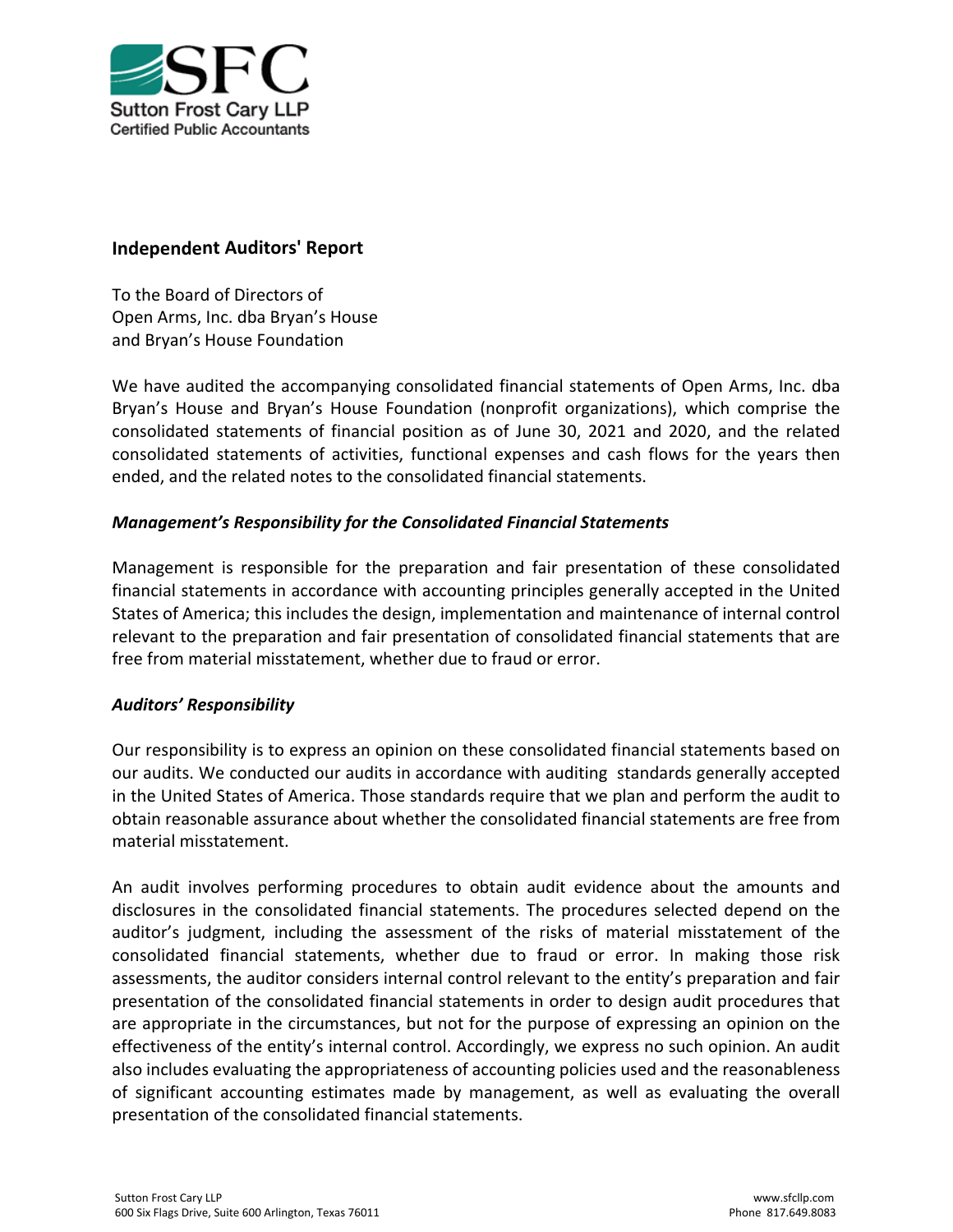We believe that the audit evidence we have obtained is sufficient and appropriate to provide a basis for our audit opinion.

#### *Opinion*

In our opinion, the consolidated financial statements referred to above present fairly, in all material respects, the consolidated financial position of Open Arms, Inc. dba Bryan's House and Bryan's House Foundation as of June 30, 2021 and 2020, and the changes in its net assets and its cash flows for the years then ended in accordance with accounting principles generally accepted in the United States of America.

Sutton Frost Cary

A Limited Liability Partnership

Arlington, Texas April 11, 2022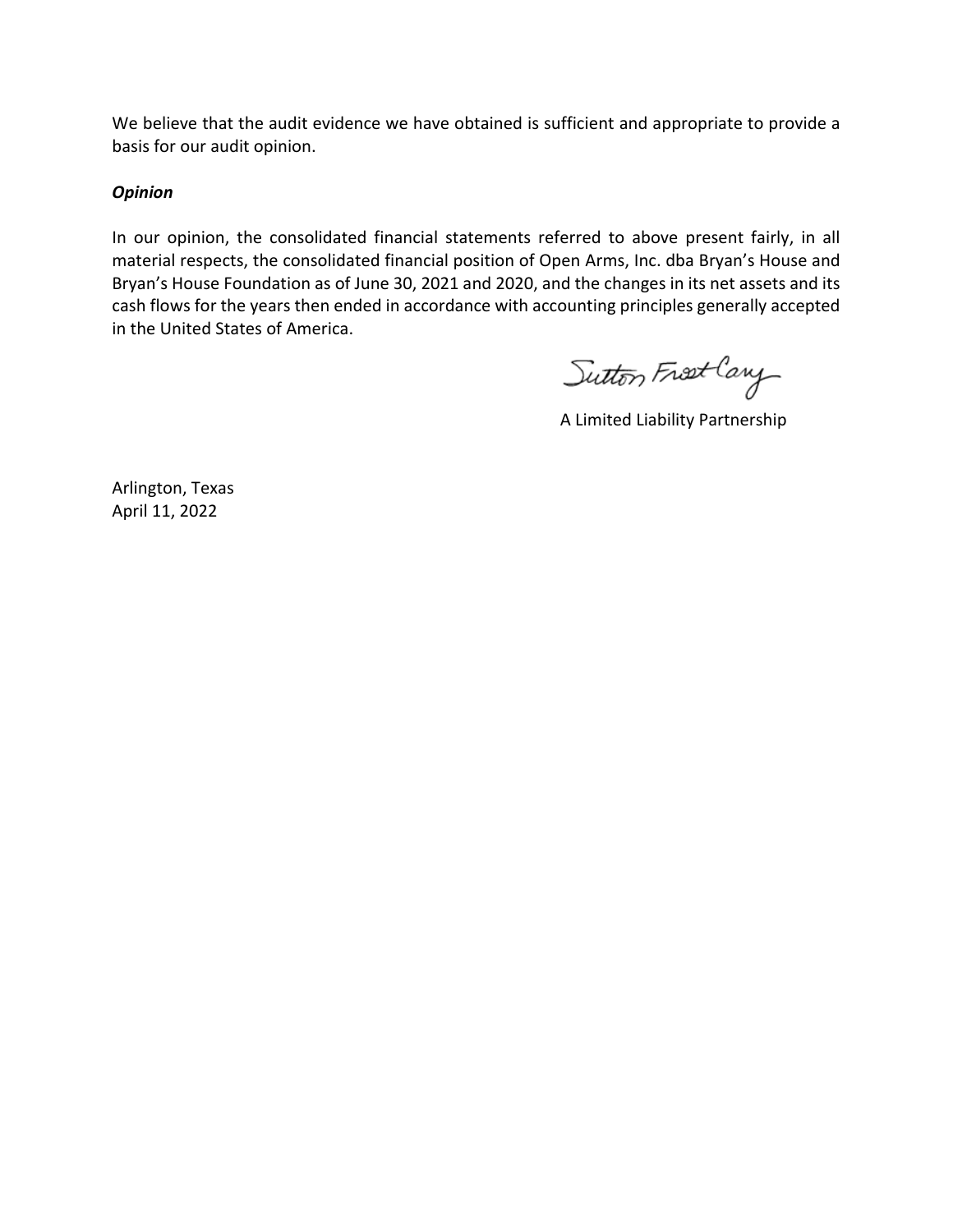## **Open Arms, Inc. dba Bryan's House and Bryan's House Foundation Consolidated Statements of Financial Position**

**June 30, 2021 and 2020** 

|                                         | 2021            |     | 2020      |
|-----------------------------------------|-----------------|-----|-----------|
| <b>Assets</b>                           |                 |     |           |
| <b>Current assets:</b>                  |                 |     |           |
| Cash                                    | \$<br>518,561   | \$  | 564,269   |
| Investments                             | 84,974          |     | 84,699    |
| Government grants receivable            | 144,847         |     | 145,284   |
| Pledges receivable, net                 | 201,757         |     | 283,683   |
| Prepaid expenses                        | 6,674           |     | 5,283     |
| <b>Total current assets</b>             | 956,813         |     | 1,083,218 |
| Long-term pledge receivable, net        | 190,202         |     | 197,981   |
| <b>Endowment investment</b>             | 25,000          |     | 25,000    |
| Property and equipment, net             | 1,790,843       |     | 1,859,118 |
| <b>Total assets</b>                     | \$<br>2,962,858 | \$. | 3,165,317 |
| <b>Liabilities and Net Assets</b>       |                 |     |           |
| <b>Current liabilities:</b>             |                 |     |           |
| Accounts payable                        | \$<br>13,077    | \$  | 12,015    |
| <b>Accrued liabilities</b>              | 44,545          |     | 38,980    |
| <b>Total current liabilities</b>        | 57,622          |     | 50,995    |
| Paycheck Protection Program Ioan        |                 |     | 266,300   |
| <b>Total liabilities</b>                | 57,622          |     | 317,295   |
| Net assets:                             |                 |     |           |
| Without donor restrictions              | 2,393,277       |     | 2,137,647 |
| With donor restrictions                 | 511,959         |     | 710,375   |
| <b>Total net assets</b>                 | 2,905,236       |     | 2,848,022 |
| <b>Total liabilities and net assets</b> | \$<br>2,962,858 | \$  | 3,165,317 |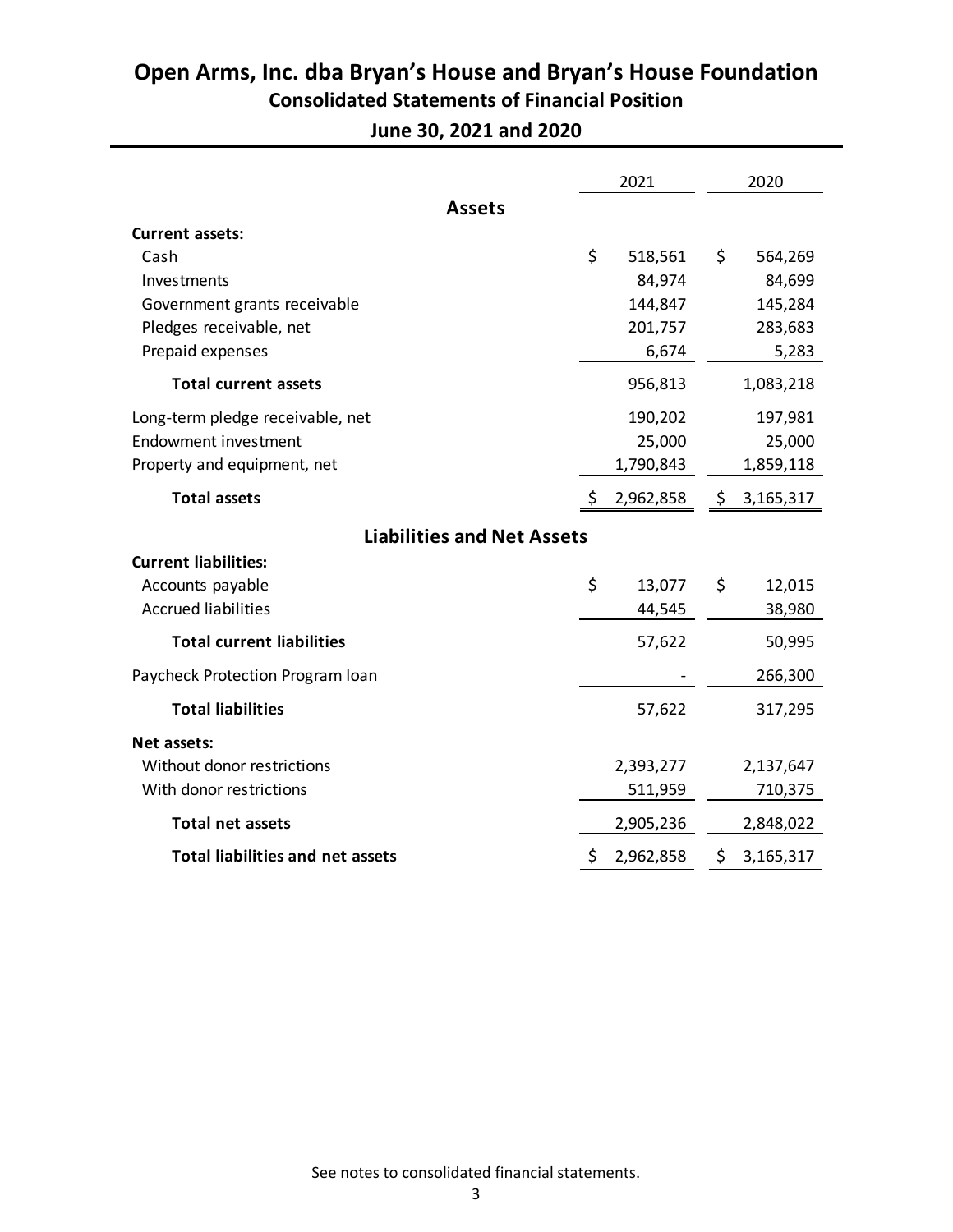## **Open Arms, Inc. dba Bryan's House and Bryan's House Foundation Consolidated Statement of Activities**

**Year Ended June 30, 2021** 

|                                                 | <b>Without Donor</b><br>Restrictions |            | <b>With Donor</b><br>Restrictions |            | Total           |
|-------------------------------------------------|--------------------------------------|------------|-----------------------------------|------------|-----------------|
| <b>Revenue and support:</b>                     |                                      |            |                                   |            |                 |
| Contributions                                   | \$                                   | 710,795    | \$                                | 254,309    | \$<br>965,104   |
| Government grants and contracts                 |                                      | 597,429    |                                   |            | 597,429         |
| Special event revenue, less cost of             |                                      |            |                                   |            |                 |
| direct benefits to donors of \$5,511            |                                      | 77,178     |                                   |            | 77,178          |
| Investment return                               |                                      | 275        |                                   |            | 275             |
| Program income                                  |                                      | 16,562     |                                   |            | 16,562          |
| Other income                                    |                                      | 4,833      |                                   |            | 4,833           |
| Net assets released from restrictions           |                                      | 452,725    |                                   | (452,725)  |                 |
| <b>Total revenue and support</b>                |                                      | 1,859,797  |                                   | (198, 416) | 1,661,381       |
| <b>Expenses:</b>                                |                                      |            |                                   |            |                 |
| Program services:                               |                                      |            |                                   |            |                 |
| Child care                                      |                                      | 750,527    |                                   |            | 750,527         |
| Social services                                 |                                      | 601,756    |                                   |            | 601,756         |
| Total program services expense                  |                                      | 1,352,283  |                                   |            | 1,352,283       |
| Management and general                          |                                      | 220,978    |                                   |            | 220,978         |
| Fundraising                                     |                                      | 196,349    |                                   |            | 196,349         |
| <b>Total expenses before depreciation</b>       |                                      | 1,769,610  |                                   |            | 1,769,610       |
| Change in net assets before depreciation        |                                      | 90,187     |                                   | (198, 416) | (108, 229)      |
| Depreciation expense                            |                                      | (100, 857) |                                   |            | (100, 857)      |
| Change in net assets from operations            |                                      | (10, 670)  |                                   |            | (209, 086)      |
| Non-operating income:                           |                                      |            |                                   |            |                 |
| Forgiveness of Paycheck Protection Program Ioan |                                      | 266,300    |                                   |            | 266,300         |
| Increase (decrease) in net assets               |                                      | 255,630    |                                   | (198, 416) | 57,214          |
| Net assets at beginning of year                 |                                      | 2,137,647  |                                   | 710,375    | 2,848,022       |
| Net assets at end of year                       | \$                                   | 2,393,277  | \$                                | 511,959    | \$<br>2,905,236 |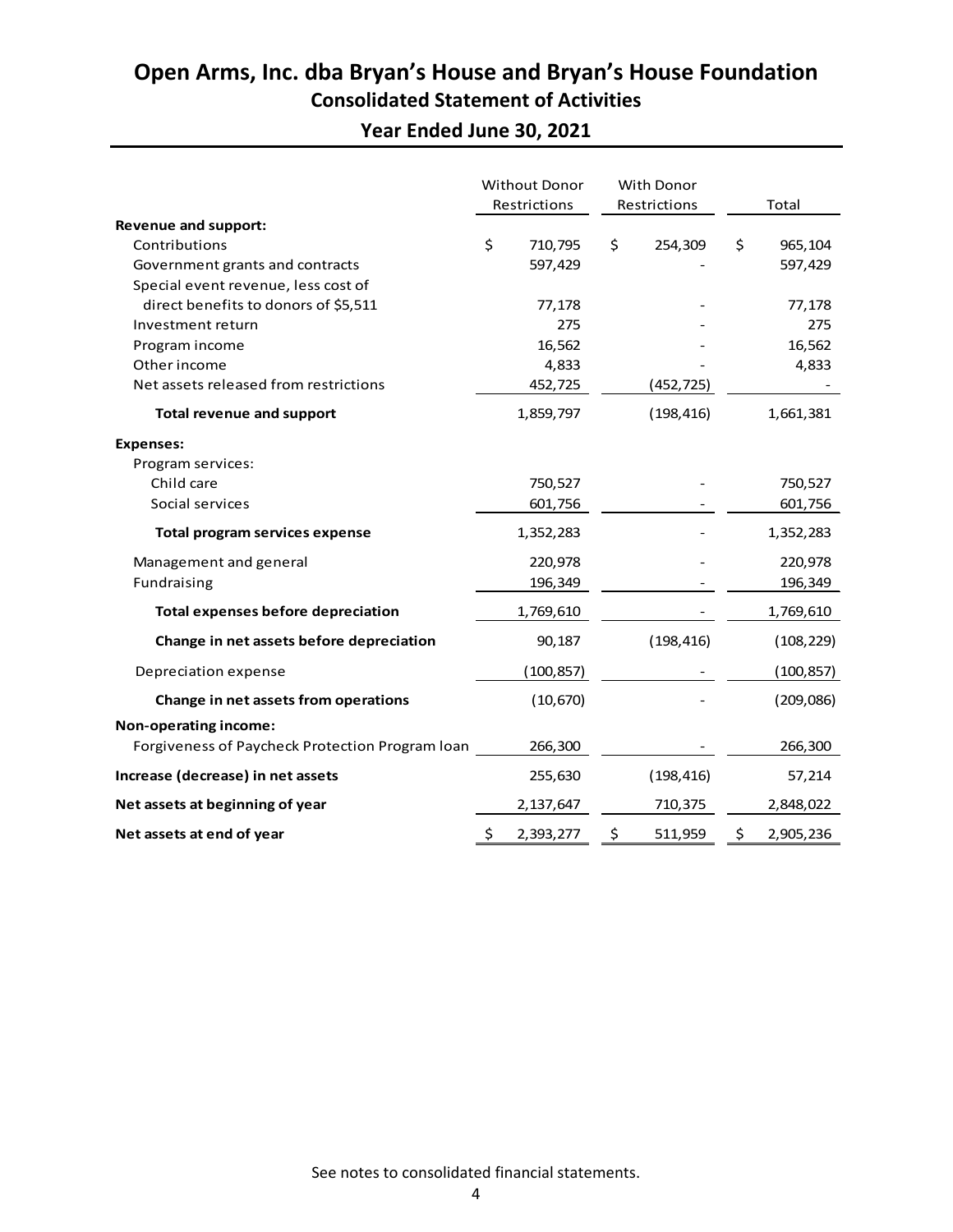## **Open Arms, Inc. dba Bryan's House and Bryan's House Foundation Consolidated Statement of Activities**

**Year Ended June 30, 2020**

|                                           | <b>Without Donor</b><br>Restrictions |            | With Donor<br>Restrictions |            | Total           |
|-------------------------------------------|--------------------------------------|------------|----------------------------|------------|-----------------|
| <b>Revenue and support:</b>               |                                      |            |                            |            |                 |
| Contributions                             | \$                                   | 709,811    | \$                         | 485,830    | \$<br>1,195,641 |
| Government grants and contracts           |                                      | 500,623    |                            |            | 500,623         |
| Special event revenue, less cost of       |                                      |            |                            |            |                 |
| direct benefits to donors of \$7,519      |                                      | 176,519    |                            |            | 176,519         |
| Investment return                         |                                      | 543        |                            |            | 543             |
| Program income                            |                                      | 59,461     |                            |            | 59,461          |
| Other income                              |                                      | 27,845     |                            |            | 27,845          |
| Net assets released from restrictions     |                                      | 314,855    |                            | (314, 855) |                 |
| <b>Total revenue and support</b>          |                                      | 1,789,657  |                            | 170,975    | 1,960,632       |
| <b>Expenses:</b>                          |                                      |            |                            |            |                 |
| Program services:                         |                                      |            |                            |            |                 |
| Child care                                |                                      | 942,512    |                            |            | 942,512         |
| Social services                           |                                      | 416,175    |                            |            | 416,175         |
| <b>Total program services expense</b>     |                                      | 1,358,687  |                            |            | 1,358,687       |
| Management and general                    |                                      | 264,789    |                            |            | 264,789         |
| Fundraising                               |                                      | 195,712    |                            |            | 195,712         |
| <b>Total expenses before depreciation</b> |                                      | 1,819,188  |                            |            | 1,819,188       |
| Change in net assets before depreciation  |                                      | (29, 531)  |                            | 170,975    | 141,444         |
| Depreciation expense                      |                                      | (95, 750)  |                            |            | (95, 750)       |
| Increase (decrease) in net assets         |                                      | (125, 281) |                            | 170,975    | 45,694          |
| Net assets at beginning of year           |                                      | 2,262,928  |                            | 539,400    | 2,802,328       |
| Net assets at end of year                 | \$                                   | 2,137,647  | \$                         | 710,375    | \$<br>2,848,022 |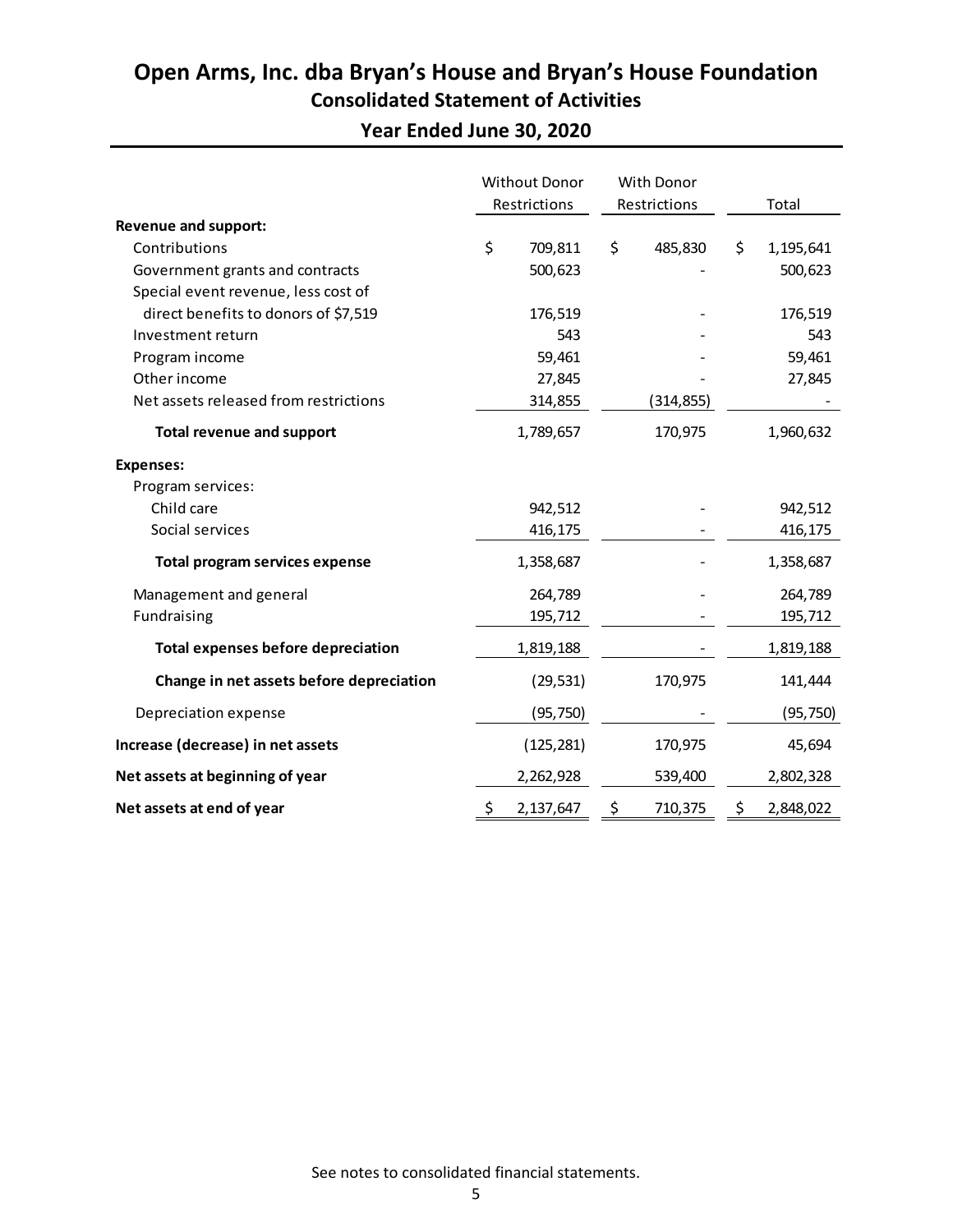## **Open Arms, Inc. dba Bryan's House and Bryan's House Foundation Consolidated Statement of Functional Expenses**

## **Year Ended June 30, 2021**

|                                            |    | <b>Program Services</b> |    |                    |    |             |    | <b>Supporting Services</b> |     |          |               |  |  |                                  |  |                           |  |             |       |
|--------------------------------------------|----|-------------------------|----|--------------------|----|-------------|----|----------------------------|-----|----------|---------------|--|--|----------------------------------|--|---------------------------|--|-------------|-------|
|                                            |    | Child Care              |    | Social<br>Services |    |             |    |                            |     |          |               |  |  | <b>Total Program</b><br>Services |  | Management<br>and General |  | Fundraising | Total |
| <b>Salaries</b>                            | Ś. | 436,702                 | \$ | 316,013            | \$ | 752,715     | \$ | 118,874                    | \$  | 105,668  | \$<br>977,257 |  |  |                                  |  |                           |  |             |       |
| Payroll taxes and benefits                 |    | 104,354                 |    | 75,302             |    | 179,656     |    | 28,086                     |     | 16,976   | 224,718       |  |  |                                  |  |                           |  |             |       |
| <b>Total salaries and related expenses</b> |    | 541,056                 |    | 391,315            |    | 932,371     |    | 146,960                    |     | 122,644  | 1,201,975     |  |  |                                  |  |                           |  |             |       |
| <b>Bank fees</b>                           |    |                         |    |                    |    |             |    | 5,629                      |     |          | 5,629         |  |  |                                  |  |                           |  |             |       |
| Depreciation                               |    | 73,661                  |    | 11,419             |    | 85,080      |    | 10,062                     |     | 5,715    | 100,857       |  |  |                                  |  |                           |  |             |       |
| <b>Emergency assistance</b>                |    |                         |    | 171,781            |    | 171,781     |    |                            |     |          | 171,781       |  |  |                                  |  |                           |  |             |       |
| Equipment                                  |    | 21,846                  |    | 3,298              |    | 25,144      |    | 3,620                      |     | 1,650    | 30,414        |  |  |                                  |  |                           |  |             |       |
| Gifts in-kind                              |    | 1,765                   |    | 10,490             |    | 12,255      |    |                            |     | 500      | 12,755        |  |  |                                  |  |                           |  |             |       |
| Miscellaneous                              |    | 456                     |    | 72                 |    | 528         |    | 1,009                      |     |          | 1,537         |  |  |                                  |  |                           |  |             |       |
| Network and software                       |    | 12,543                  |    | 915                |    | 13,458      |    | 6,489                      |     | 7,182    | 27,129        |  |  |                                  |  |                           |  |             |       |
| Office supplies                            |    | 5,905                   |    | 1,476              |    | 7,381       |    | 6,773                      |     | 2,769    | 16,923        |  |  |                                  |  |                           |  |             |       |
| Professional fees                          |    | 387                     |    |                    |    | 387         |    | 17,691                     |     |          | 18,078        |  |  |                                  |  |                           |  |             |       |
| Program and event                          |    | 53,211                  |    | 6,079              |    | 59,290      |    |                            |     |          | 59,290        |  |  |                                  |  |                           |  |             |       |
| <b>Public relations</b>                    |    |                         |    |                    |    |             |    | 2,993                      |     | 42,601   | 45,594        |  |  |                                  |  |                           |  |             |       |
| Occupancy                                  |    | 106,539                 |    | 15,292             |    | 121,831     |    | 21,074                     |     | 6,336    | 149,241       |  |  |                                  |  |                           |  |             |       |
| Special event expense                      |    |                         |    |                    |    |             |    |                            |     | 5,511    | 5,511         |  |  |                                  |  |                           |  |             |       |
| <b>Supplies</b>                            |    |                         |    |                    |    |             |    |                            |     | 10,332   | 10,332        |  |  |                                  |  |                           |  |             |       |
| Travel, training and development           |    | 6,819                   |    | 1,038              |    | 7,857       |    | 8,740                      |     | 2,335    | 18,932        |  |  |                                  |  |                           |  |             |       |
| <b>Total expenses by function</b>          |    | 824,188                 |    | 613,175            |    | 1,437,363   |    | 231,040                    |     | 207,575  | 1,875,978     |  |  |                                  |  |                           |  |             |       |
| Depreciation                               |    | (73, 661)               |    | (11, 419)          |    | (85,080)    |    | (10,062)                   |     | (5, 715) | (100, 857)    |  |  |                                  |  |                           |  |             |       |
| Cost of direct benefits to donors          |    |                         |    |                    |    |             |    |                            |     | (5, 511) | (5, 511)      |  |  |                                  |  |                           |  |             |       |
| <b>Total expenses before depreciation</b>  | \$ | 750,527                 | \$ | 601,756            |    | \$1,352,283 | \$ | 220,978                    | \$. | 196,349  | \$1,769,610   |  |  |                                  |  |                           |  |             |       |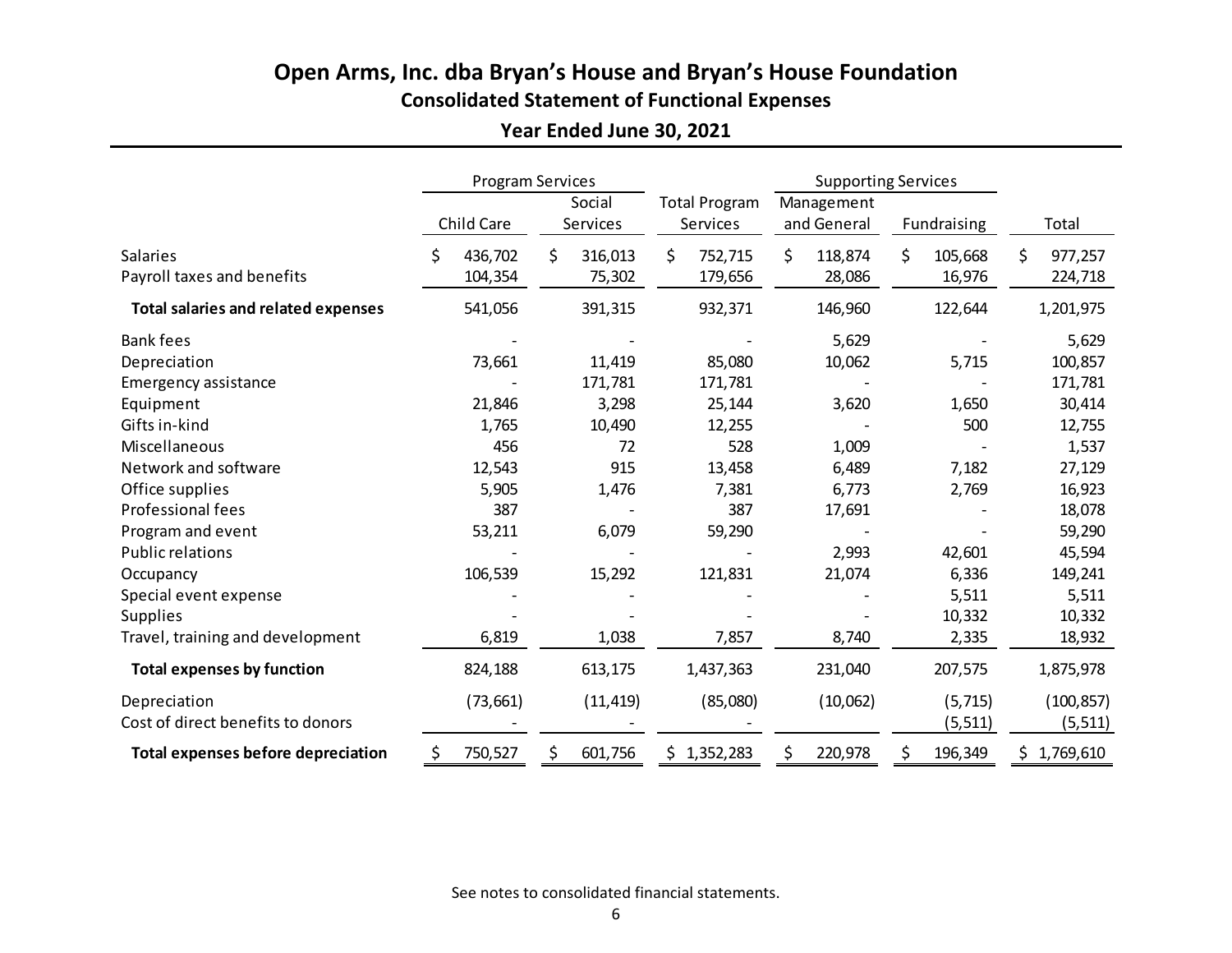## **Open Arms, Inc. dba Bryan's House and Bryan's House Foundation Consolidated Statement of Functional Expenses**

## **Year Ended June 30, 2020**

|                                            | Program Services |                    |                                  |    | <b>Supporting Services</b> |    |             |                  |
|--------------------------------------------|------------------|--------------------|----------------------------------|----|----------------------------|----|-------------|------------------|
|                                            | Child Care       | Social<br>Services | <b>Total Program</b><br>Services |    | Management<br>and General  |    | Fundraising | Total            |
| <b>Salaries</b>                            | \$<br>584,225    | \$<br>297,598      | \$<br>881,823                    | \$ | 163,976                    | \$ | 138,952     | 1,184,751<br>\$. |
| Payroll taxes and benefits                 | 152,154          | 59,919             | 212,073                          |    | 31,696                     |    | 21,178      | 264,947          |
| <b>Total salaries and related expenses</b> | 736,379          | 357,517            | 1,093,896                        |    | 195,672                    |    | 160,130     | 1,449,698        |
| <b>Bank fees</b>                           |                  |                    |                                  |    | 7,788                      |    |             | 7,788            |
| Depreciation                               | 70,417           | 10,936             | 81,353                           |    | 8,997                      |    | 5,400       | 95,750           |
| Equipment                                  | 18,117           | 2,891              | 21,008                           |    | 1,875                      |    | 1,390       | 24,273           |
| Gifts in-kind                              | 29,514           | 1,105              | 30,619                           |    | 4,900                      |    |             | 35,519           |
| Miscellaneous                              | 345              |                    | 345                              |    | 765                        |    | 1,034       | 2,144            |
| Network and software                       | 5,078            | 2,576              | 7,654                            |    | 4,345                      |    | 3,333       | 15,332           |
| Office supplies                            | 3,689            | 2,875              | 6,564                            |    | 3,388                      |    | 9,945       | 19,897           |
| Professional fees                          | 449              |                    | 449                              |    | 17,005                     |    | 1,320       | 18,774           |
| Program and event                          | 44,726           | 31,398             | 76,124                           |    | 138                        |    | 88          | 76,350           |
| <b>Public relations</b>                    | 851              | 213                | 1,064                            |    | 3,355                      |    | 5,881       | 10,300           |
| Occupancy                                  | 97,066           | 14,796             | 111,862                          |    | 21,581                     |    | 6,441       | 139,884          |
| <b>Supplies</b>                            |                  |                    |                                  |    |                            |    | 11,978      | 11,978           |
| Travel, training and development           | 6,298            | 2,804              | 9,102                            |    | 3,977                      |    | 1,691       | 14,770           |
| <b>Total expenses by function</b>          | 1,012,929        | 427,111            | 1,440,040                        |    | 273,786                    |    | 208,631     | 1,922,457        |
| Depreciation                               | (70, 417)        | (10, 936)          | (81, 353)                        |    | (8,997)                    |    | (5,400)     | (95, 750)        |
| Cost of direct benefits to donors          |                  |                    |                                  |    |                            |    | (7, 519)    | (7, 519)         |
| <b>Total expenses before depreciation</b>  | \$<br>942,512    | \$<br>416,175      | \$1,358,687                      | \$ | 264,789                    | \$ | 195,712     | 1,819,188<br>\$. |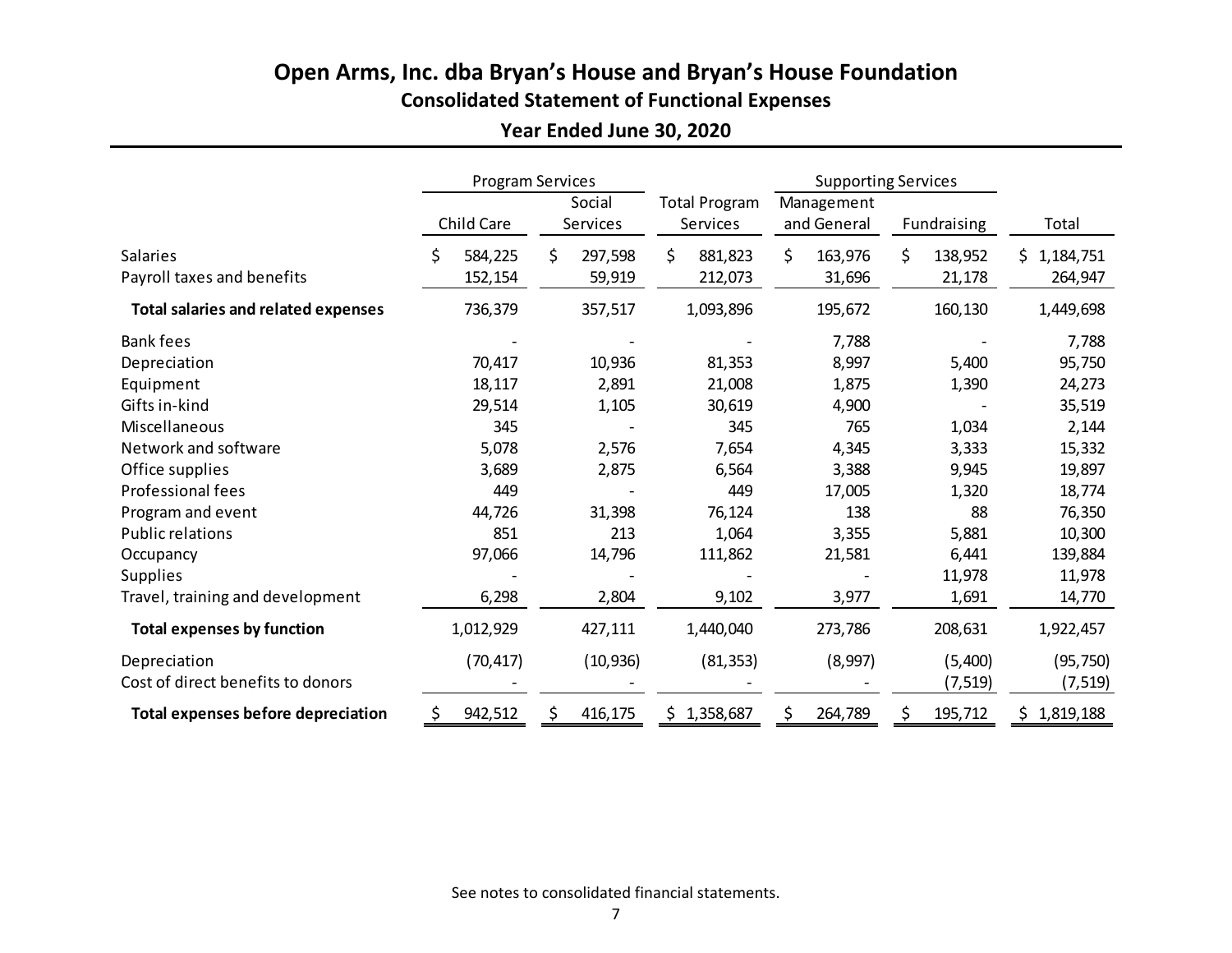|                                                    | 2021          | 2020          |
|----------------------------------------------------|---------------|---------------|
| Cash flows from operating activities:              |               |               |
| Change in net assets                               | \$<br>57,214  | \$<br>45,694  |
| Adjustments to reconcile decrease in net assets to |               |               |
| net cash provided (used) by operating activities:  |               |               |
| Amortization of discount on pledges receivable     | (2,861)       | 763           |
| Depreciation                                       | 100,857       | 95,750        |
| Forgiveness on Paycheck Protection Program loan    | (266, 300)    |               |
| In-kind donation of capitalized assets             | (4, 340)      |               |
| Changes in assets and liabilities:                 |               |               |
| Government grants receivable                       | 437           | (75, 452)     |
| Pledges receivable                                 | 92,566        | (975)         |
| Prepaid expenses                                   | (1, 391)      | (2,893)       |
| Accounts payable                                   | 1,062         | (24, 650)     |
| <b>Accrued liabilities</b>                         | 5,565         | 3,507         |
| Net cash provided (used) by operating activities   | (17, 191)     | 41,744        |
| Cash flows from investing activities:              |               |               |
| Purchases of property and equipment                | (28, 242)     | (44, 798)     |
| Purchases of investments                           | (275)         | (543)         |
| Net cash used by investing activities              | (28, 517)     | (45, 341)     |
| Cash flows from financing activities:              |               |               |
| Proceeds from Paycheck Protection Program loan     |               | 266,300       |
| Net cash provided by financing activities          |               | 266,300       |
| Change in cash                                     | (45, 708)     | 262,703       |
| Cash at beginning of year                          | 564,269       | 301,566       |
| Cash at end of year                                | \$<br>518,561 | \$<br>564,269 |
| Noncash investing activities:                      |               |               |
| Forgiveness on Paycheck Protection Program loan    | \$<br>266,300 | \$            |
| In-kind donation of capitalized assets             | \$<br>4,340   | \$            |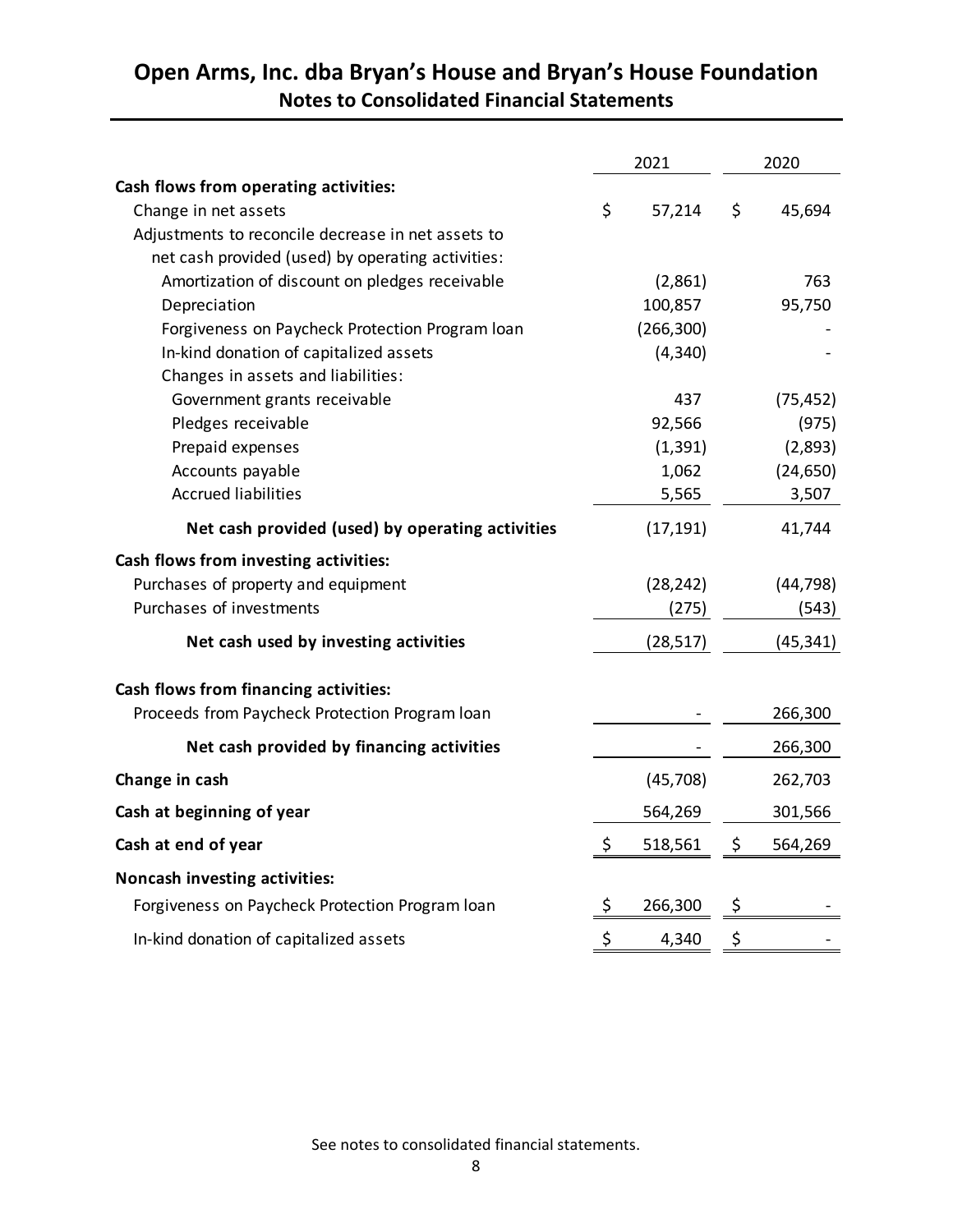### **1. Organization**

Open Arms, Inc. dba Bryan's House (Bryan's House) is a nonprofit organization established to respond to the needs of children and their families by providing medically-managed child care, respite care and community‐based, family‐centered support services in Dallas, Texas.

Bryan's House Foundation (Foundation) is a nonprofit organization established to solicit, invest and administer endowment funds to sustain the operating and capital requirements of Bryan's House.

Bryan's House and the Foundation are collectively referred to herein as the Organization. The Organization is supported primarily through contributions, grants and fundraising activities.

## **2. Summary of Significant Accounting Policies**

#### *Basis of Accounting*

The Organization prepares the consolidated financial statements on the accrual basis of accounting in accordance with accounting principles generally accepted in the United States of America (GAAP).

#### *Consolidated Financial Statements*

In accordance with the provisions of FASB ASC 958‐810 Not‐for‐Profit Entities/Consolidations, the financial statements of Bryan's House and the Foundation have been consolidated and all inter-organization transactions and accounts have been eliminated.

#### *Consolidated Financial Statement Presentation*

Net assets and revenues, expenses, gains and losses are classified based on the existence or absence of donor-imposed restrictions. Accordingly, net assets and changes therein are classified as follows:

*Net assets without donor restrictions* - Net assets not subject to donor-imposed stipulations. Net assets without donor restrictions may be designated for specific purposes by action of the board of directors.

*Net assets with donor restrictions* ‐ Net assets subject to donor stipulations that will be met by actions of the Organization and/or the passage of time.

Some net assets with donor restrictions include a stipulation that assets provided be maintained permanently (perpetual in nature) while permitting the Organization to expend the income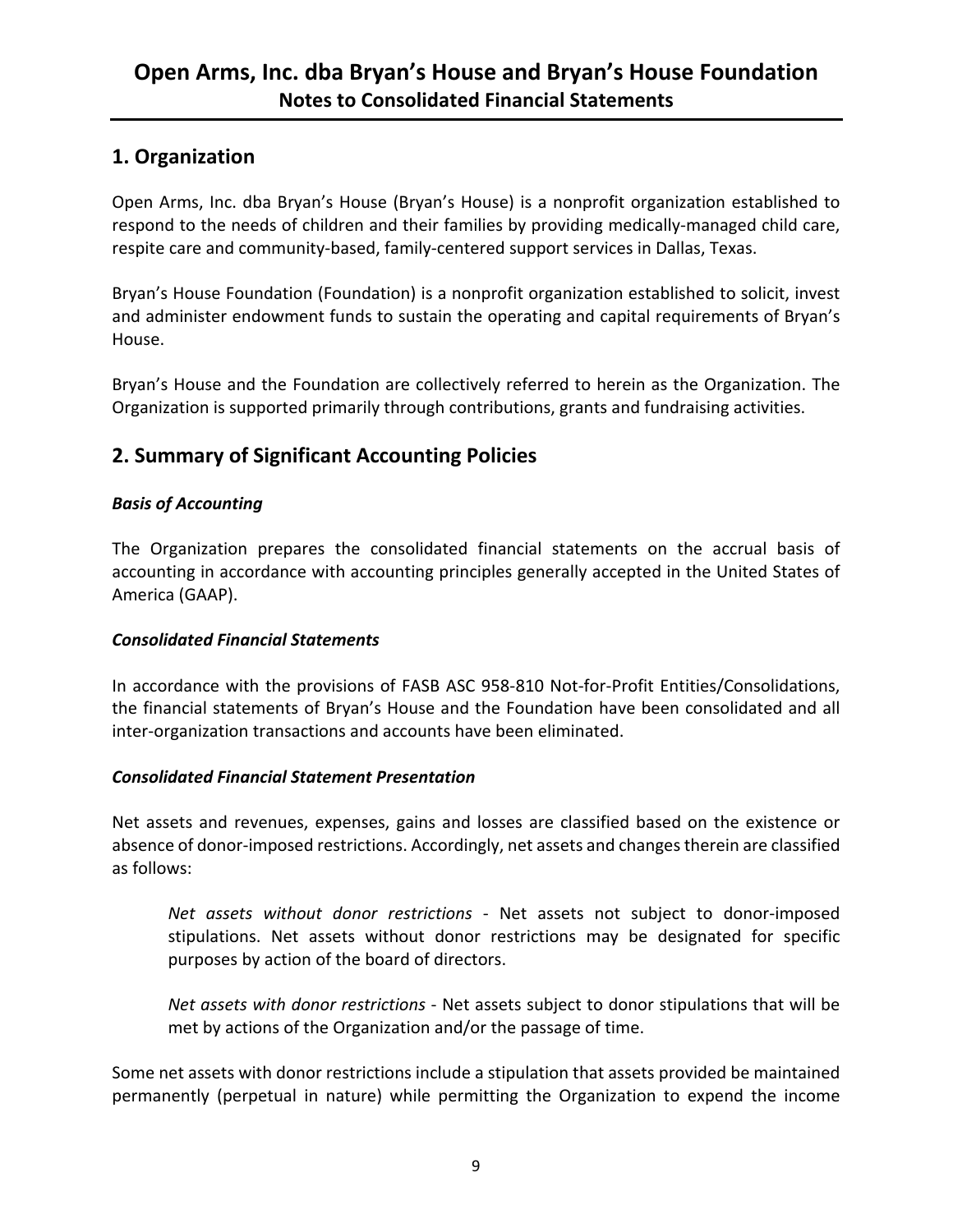generated by the assets in accordance with the provisions of additional donor imposed stipulations or a board of directors approved spending policy.

Revenues are reported as increases in net assets without donor restrictions unless use of the related assets is limited by donor‐imposed restrictions. Expenses are reported as decreases in net assets without donor restrictions. Gains and losses are reported as increases or decreases in net assets without donor restrictions unless their use is restricted by explicit donor stipulation or by law. Expirations of donor restrictions on net assets (i.e., the donor‐stipulated purpose has been fulfilled and/or the stipulated time period has elapsed) are reported as reclassifications between the applicable classes of net assets. The Organization chooses to report contributions with donor restrictions whose restrictions are met in the same reporting period as contributions without donor restrictions.

#### *Concentrations of Credit and Market Risk*

Financial instruments which are potentially subject to concentrations of credit and market risk consist principally of cash, investments, government grants receivable and pledges receivable.

The Organization maintains cash at various financial institutions located in Texas. Management has placed these funds with high credit quality financial institutions to minimize risk. Accounts at each institution are insured by the Federal Deposit Insurance Corporation up to \$250,000. At June 30, 2021, the Organization's uninsured balances totaled \$296,860.

Investment securities are exposed to various risks, such as interest rate, market and credit risk. Due to the level of risk associated with certain investment securities, it is at least reasonably possible that changes in the values of the investments will occur in the near term and that such changes could materially affect the amounts reported in the consolidated statements of financial position.

Government grants receivable and pledges receivable are unsecured and are due from various government agencies and donors. The Organization periodically evaluates the collectability of government grants receivable and pledges receivable and maintains allowances as considered necessary.

At June 30, 2021, promises to give from three donors totaled 58% of pledges receivable. At June 30, 2020, promises to give from four donors totaled 72% of pledges receivable. Grants from federal and state agencies totaled 31% and 25% of the Organization's revenue and support for the years ended June 30, 2021 and 2020, respectively.

#### *Investments*

Investments consist of money market funds carried at fair value in the consolidated statements of financial position with the related realized and unrealized gains and losses included in the accompanying consolidated statements of activities.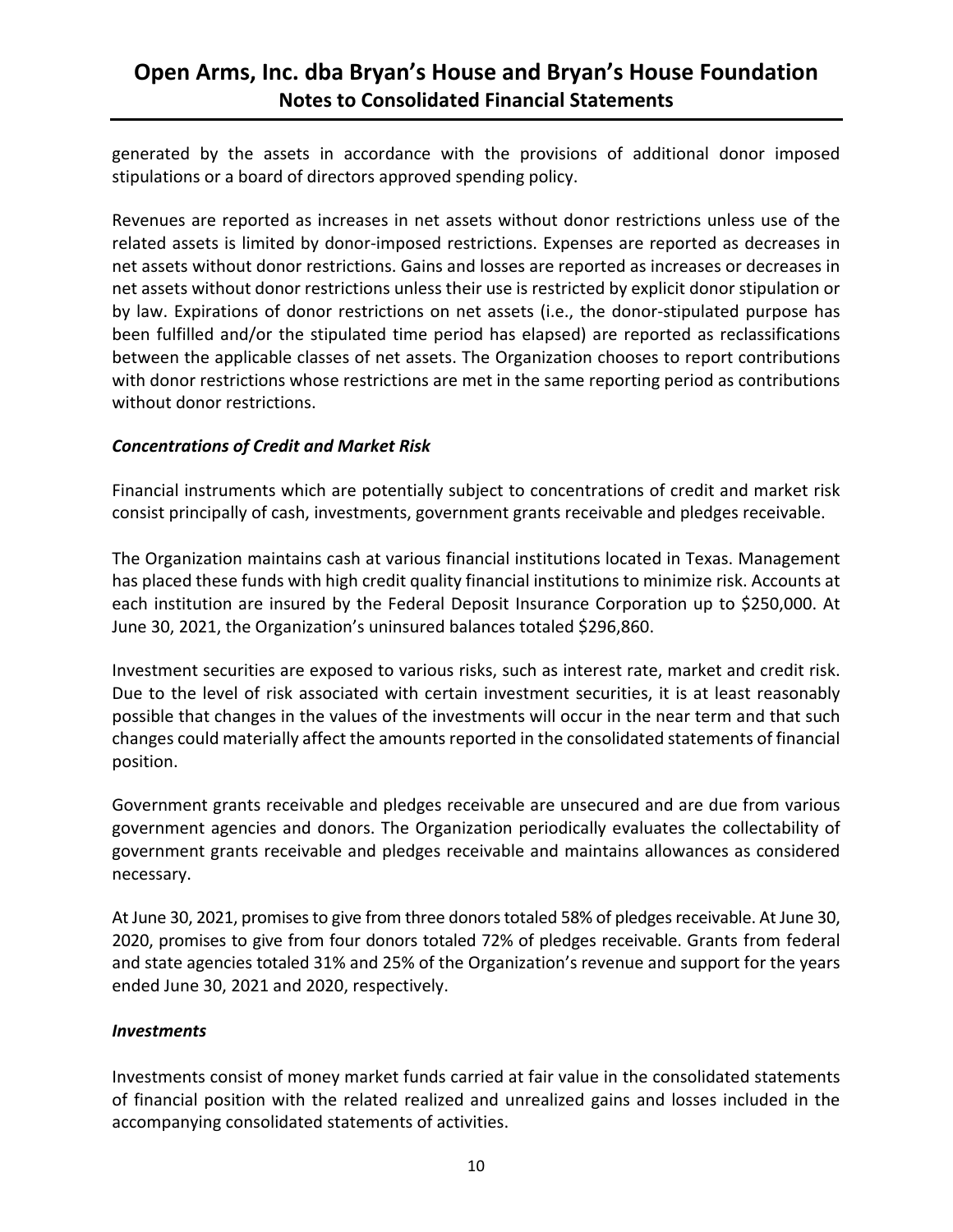#### *Government Grants Receivable*

Government grants receivable are recorded based on the reimbursable amount incurred and are due within the next year. No allowance for doubtful accounts was considered necessary at June 30, 2021 and 2020.

#### *Property and Equipment*

Property and equipment are recorded at cost or, if donated, at estimated fair market value at the date of the donation. The Organization capitalizes expenditures for property and equipment with a cost greater than \$2,500. Depreciation is computed using the straight-line method over estimated useful lives of 3 to 35 years. The cost of maintenance and repairs is expensed as incurred.

In accordance with GAAP, management monitors events and changes in circumstances which could indicate that the carrying value of real estate may not be recoverable. If events or changes in circumstances are present, management assesses the recoverability of real estate by determining whether the carrying value will be recovered through the undiscounted future cash flows expected to be generated from its uses and eventual disposition. If the carrying amount of the real estate exceeds its estimated undiscounted cash flows, the impairment to be recognized is measured by the amount of the carrying value of the real estate that exceeds its fair value.

#### *Revenue Recognition*

The Organization recognizes contributions when cash, securities or other assets or an unconditional promise to give is received. Unconditional promises to give that are expected to be collected in future years are recorded at the present value of the amounts expected to be collected. All contributions are considered available for unrestricted use unless specifically restricted by the donor.

Conditional promises to give, those with a measurable performance or other barrier and a right of return, are not recognized until the conditions on which they depend have been met. Amounts received prior to meeting measurable performance or other barriers are reported as refundable advances.

Donated materials and equipment are reflected as contributions at their estimated fair values at date of receipt. Contributions of services are recorded at estimated fair value if the services received create or enhance nonfinancial assets or require specialized skills and would typically need to be purchased if not provided by donation. Numerous individuals donate significant amounts of time to the Organization. No donated services were utilized that met the criteria to be recorded as support on the Organization's consolidated financial statements.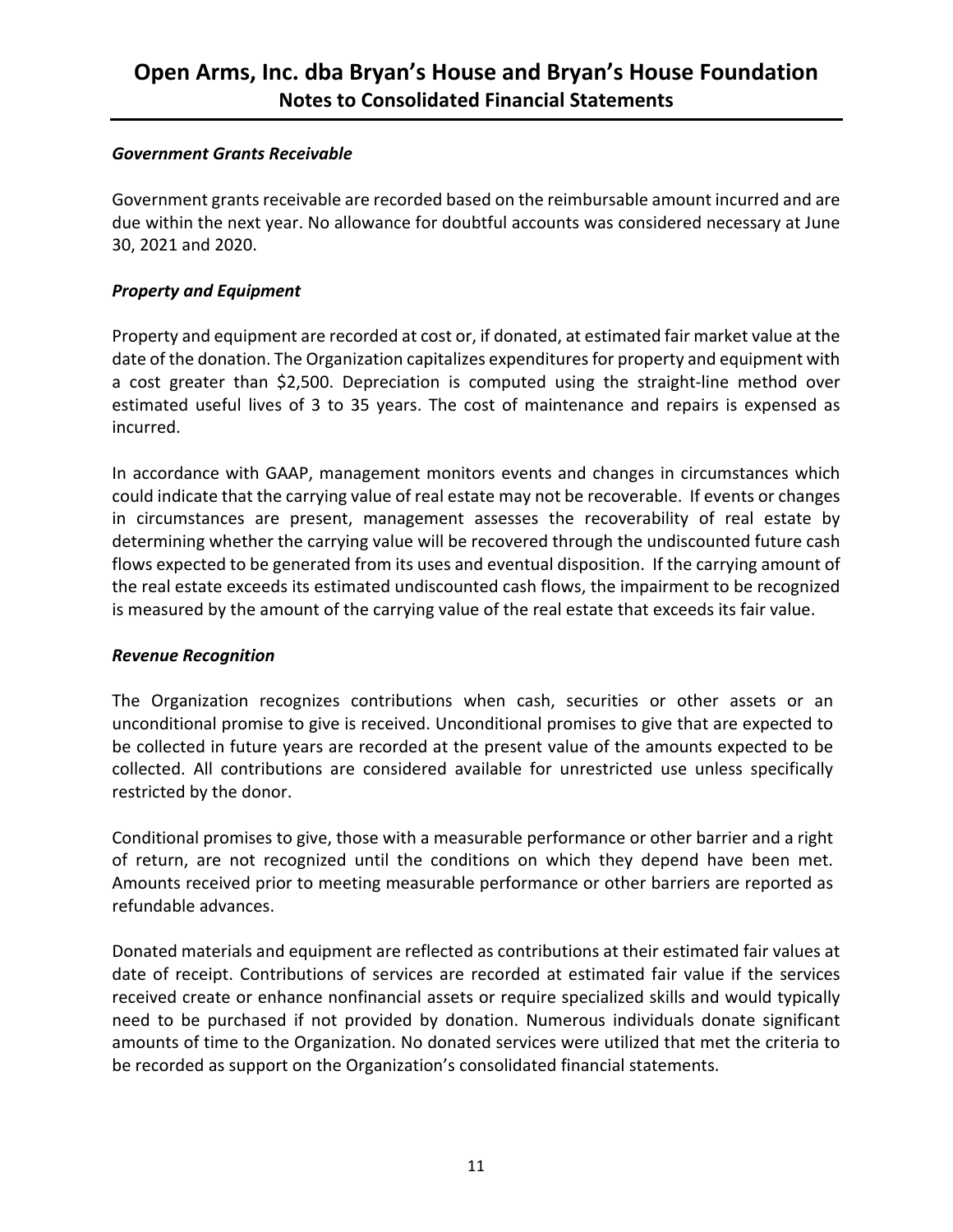Revenue from government grants and contracts consist of cost reimbursable federal and state grants and contracts, which are generally conditioned upon certain performance requirements and/or the incurrence of allowable qualifying expenses. Revenue is recognized when the Organization has incurred expenditures or provided the service in compliance with specific contract or grant provisions. Amounts received prior to incurring qualifying expenditures are reported as refundable advances. The Organization has been awarded cost-reimbursable grants of \$182,982 that have not been recognized at June 30, 2021 because qualifying expenditures have not yet been incurred.

Fees for program services are earned and recorded when the related services are provided.

Event sponsorship revenue is recognized at the date the event occurs. Advanced payments for the event sponsorships are reported as deferred until the date of the event.

#### *Allocation of Functional Expenses*

The cost of providing the various program services and supporting activities have been summarized on a functional basis in the consolidated statements of activities. Accordingly, certain costs have been allocated among the programs and supporting services benefited. The expenses that are allocated include salaries, payroll taxes and benefits, which are allocated on the basis of time and effort, as well as occupancy, equipment, office supplies, network and software and depreciation, which are allocated on a square footage basis. All other expenses are directly attributable to various program services and supporting activities.

#### *Federal Income Tax*

The Organization is exempt from federal income taxes under section 501(c)(3) of the Internal Revenue Code (IRC) and has not been classified as a private foundation as defined in the IRC. Income generated from activities unrelated to the Organization's exempt purposes is subject to tax under IRC Section 511. The Organization had no unrelated business income for the years ended June 30, 2021 and 2020. Accordingly, no provision has been made for federal income tax in the accompanying consolidated financial statements.

GAAP requires the evaluation of tax positions taken in the course of preparing the Organization's tax return and recognition of a tax liability (or asset) if the Organization has taken an uncertain position that more likely than not would not be sustained upon examination by the Internal Revenue Service. Management has analyzed the tax positions taken by the Organization, and has concluded that as of June 30, 2021 and 2020, there are no uncertain tax positions taken or expected to be taken that would require recognition of a liability (or asset) or disclosure in the consolidated financial statements.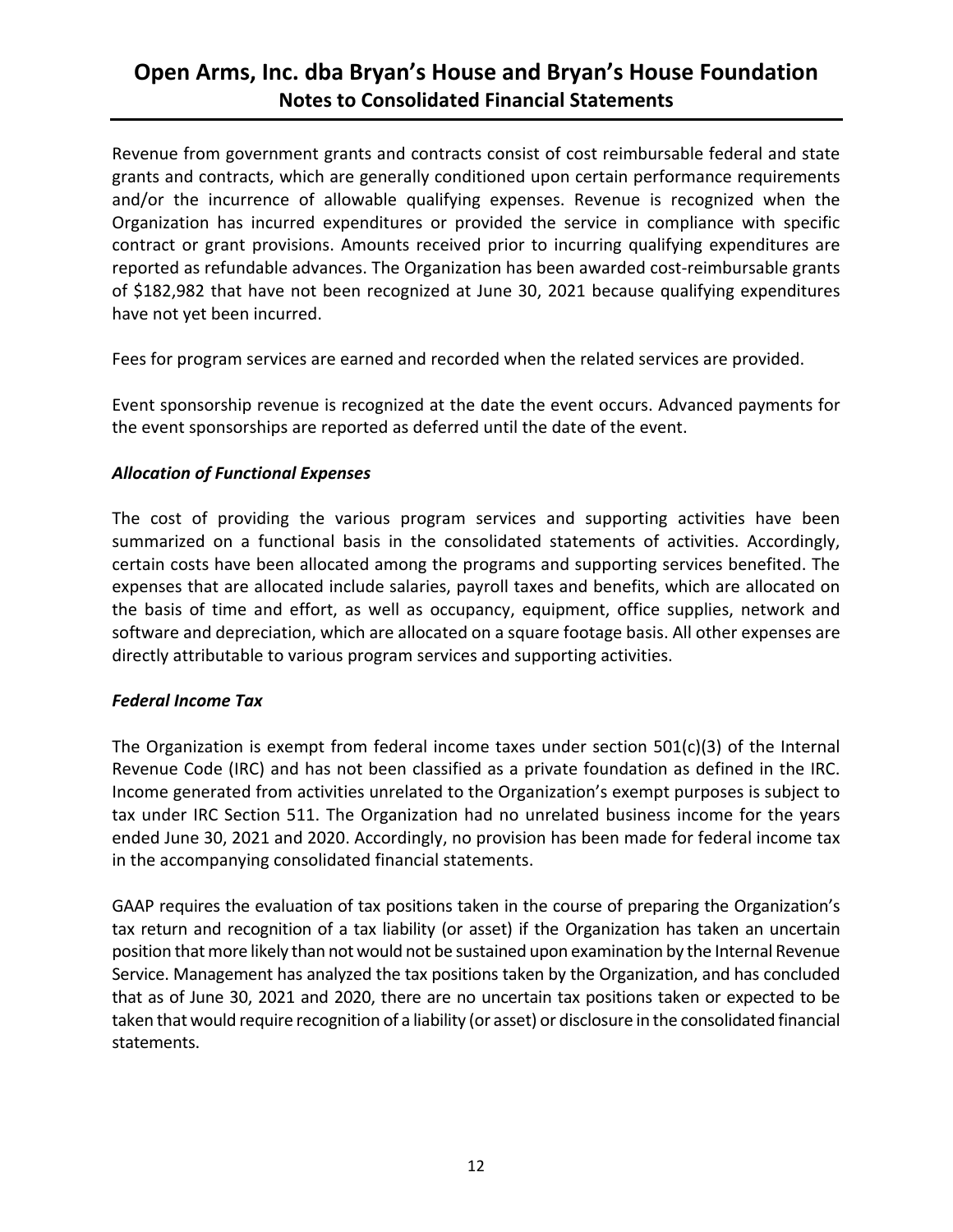#### *Estimates*

The preparation of the consolidated financial statements in conformity with GAAP requires management to make estimates and assumptions that affect the reported amounts of assets and liabilities at the date of the consolidated financial statements and the reported amounts of revenues and expenses during the reporting period. Actual results could differ from those estimates.

#### *New Accounting Pronouncements*

Changes to GAAP are established by the Financial Accounting Standards Board (FASB) in the form of accounting standards updates (ASUs) to the FASB's Accounting Standards Codification.

The Organization considers the applicability and impact of all ASUs. ASUs not listed below were assessed and determined to be either not applicable or are expected to have minimal impact on the Organization' financial position and changes in net assets.

In 2016, the FASB issued its leasing standard in ASU 2016‐02*, Leases*, for both lessees and lessors. Under its core principle, a lessee will recognize right‐of‐use assets and related lease liabilities on the statement of financial position for all lease arrangements with terms longer than 12 months. The pattern of expense recognition in the statement of activities will depend on a lease's classification. The standard takes effect for fiscal years beginning after December 15, 2021.

In 2020, FASB issued ASU 2020‐07, *Presentation and Disclosures by Not‐for‐Profit Entities for Contributed Nonfinancial Assets*, in an effort to increases transparency of contributed nonfinancial assets for not-for-profit (NFP) entities through enhancements to presentation and disclosure. The amendments in this ASU address stakeholders' concerns about the lack of transparency about the measurement of contributed nonfinancial assets recognized by NFPs, as well as the amount of those contributions used in an NFP's programs and other activities. The ASU requires NFPs to present contributed nonfinancial assets (gifts in kind) as a separate line item in the statement of activities.

The ASU requires additional footnote disclosures that include:

- disaggregation of gifts-in-kind by asset category and corresponding asset value,
- whether the asset was monetized or used,
- if used, a description of the programs or services that used the asset,
- if monetized, information about the reporting entity's monetization policy,
- the valuation techniques used to value the asset, including the principal market used to arrive at a fair value measure, and
- a description of any donor-imposed restrictions.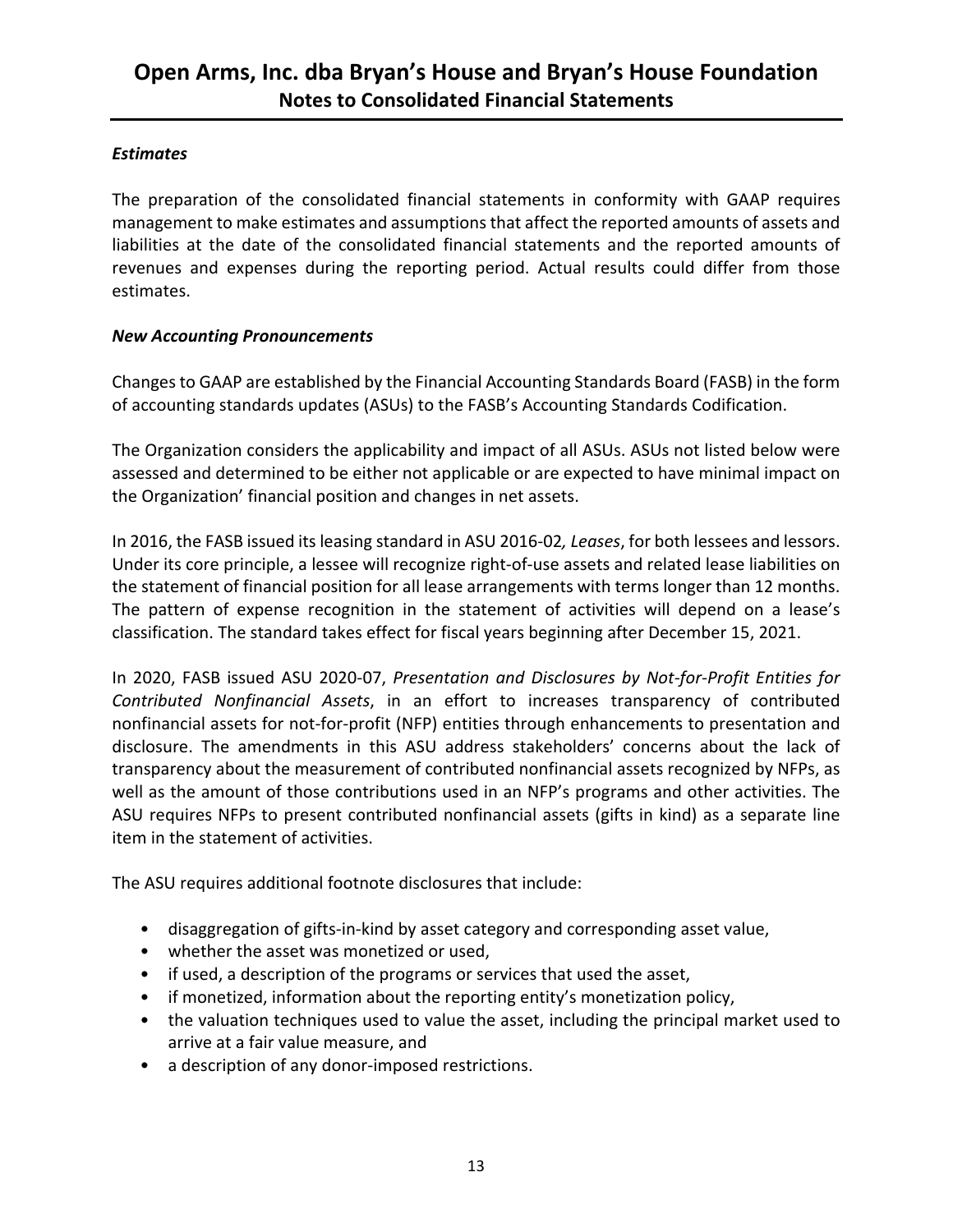ASU 2020‐07 requires the new standard to be applied retrospectively, with amendments taking effect for annual reporting periods beginning after June 15, 2021.

The Organization is currently assessing the impact that adopting this new guidance will have on the financial statements.

### **3. Investments**

Under the fair value measurements and disclosures topic of the codification, ASC 820, disclosures are required about how fair value is determined for assets and liabilities and a hierarchy for which these assets and liabilities must be grouped is established, based on significant levels of inputs as follows:

- Level 1 **Inputs to the valuation methodology are quoted prices available in active** markets for identical investments as of the reporting date;
- Level 2 Inputs to the valuation methodology are other than quoted prices in active markets, which are either directly or indirectly observable as of the reporting date, and fair value can be determined through the use of models or other valuation methodologies;
- Level 3 **Inputs to the valuation methodology are unobservable inputs in situations** where there is little or no market activity for the asset or liability and the reporting entity makes estimates or assumptions related to the pricing of the asset or liability including assumptions regarding risk.

A financial instrument's level within the fair value hierarchy is based on the lowest level of any input that is significant to the fair value measurement. The following is a description of the valuation methodologies used for instruments measured at fair value.

#### *Money Market Funds*

Money market funds are valued using \$1 for the net asset value and are classified within level 1 of the valuation hierarchy as the values are directly observable inputs.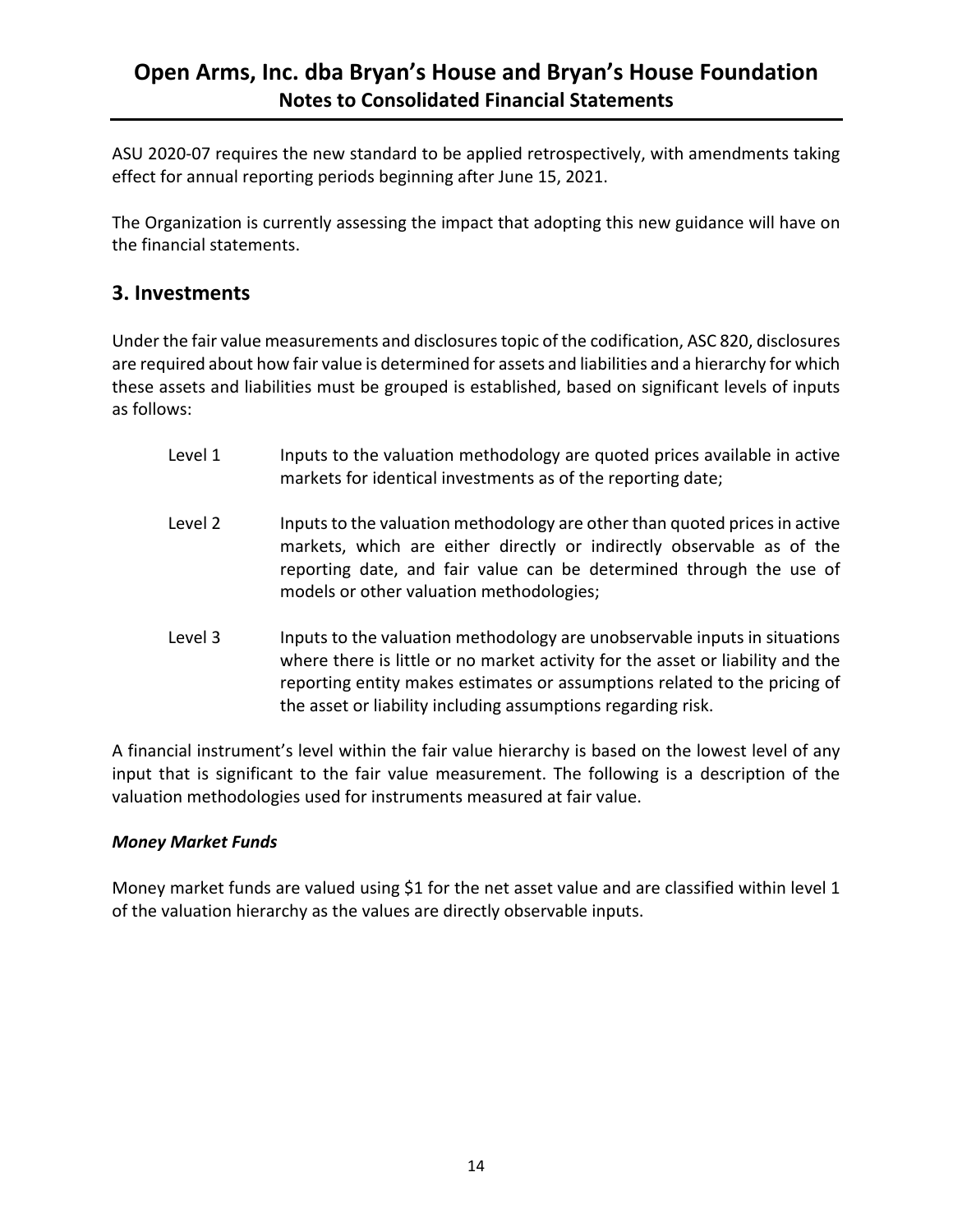### **4. Pledges Receivable**

Pledges receivable consist of the following as of June 30:

|                                                | 2021             | 2020 |                    |  |
|------------------------------------------------|------------------|------|--------------------|--|
| Amount due in:                                 |                  |      |                    |  |
| Less than one year                             | \$<br>201,757    |      | 283,683            |  |
| More than one year                             | 191,052          |      | 201,692            |  |
| Subtotal<br>Unamortized present value discount | 392,809<br>(850) |      | 485,375<br>(3,711) |  |
|                                                | 391,959          |      | 481,664            |  |

The discount rate used on long‐term pledges was between 0.13% and 1.92% for the year ended June 30, 2021 and between 0.16% and 1.92% for the year ended June 30, 2020.

## **5. Property and Equipment**

Property and equipment consist of the following at June 30:

|                                | 2021                   | 2020                    |
|--------------------------------|------------------------|-------------------------|
| Land                           | \$<br>240,000          | 240,000                 |
| Building and improvements      | 2,121,190              | 2,121,190               |
| Automobiles                    | 17,653                 | 17,653                  |
| Furniture and equipment        | 155,095                | 130,869                 |
| Less: accumulated depreciation | 2,533,938<br>(743,095) | 2,509,712<br>(650, 594) |
|                                | 1,790,843              | 1,859,118               |

Depreciation expense for the years ended June 30, 2021 and 2020 totaled \$100,857 and \$95,750, respectively.

## **6. Paycheck Protection Program Loan**

In April 2020, the Organization received loan proceeds in the amount of \$266,300 from a financial institution under the Paycheck Protection Program (PPP), established as part of the Coronavirus Aid, Relief and Economic Security Act. The PPP loan includes a feature that allows for forgiveness of the loan if the funds are used for eligible purposes, including payroll costs, rent, utilities,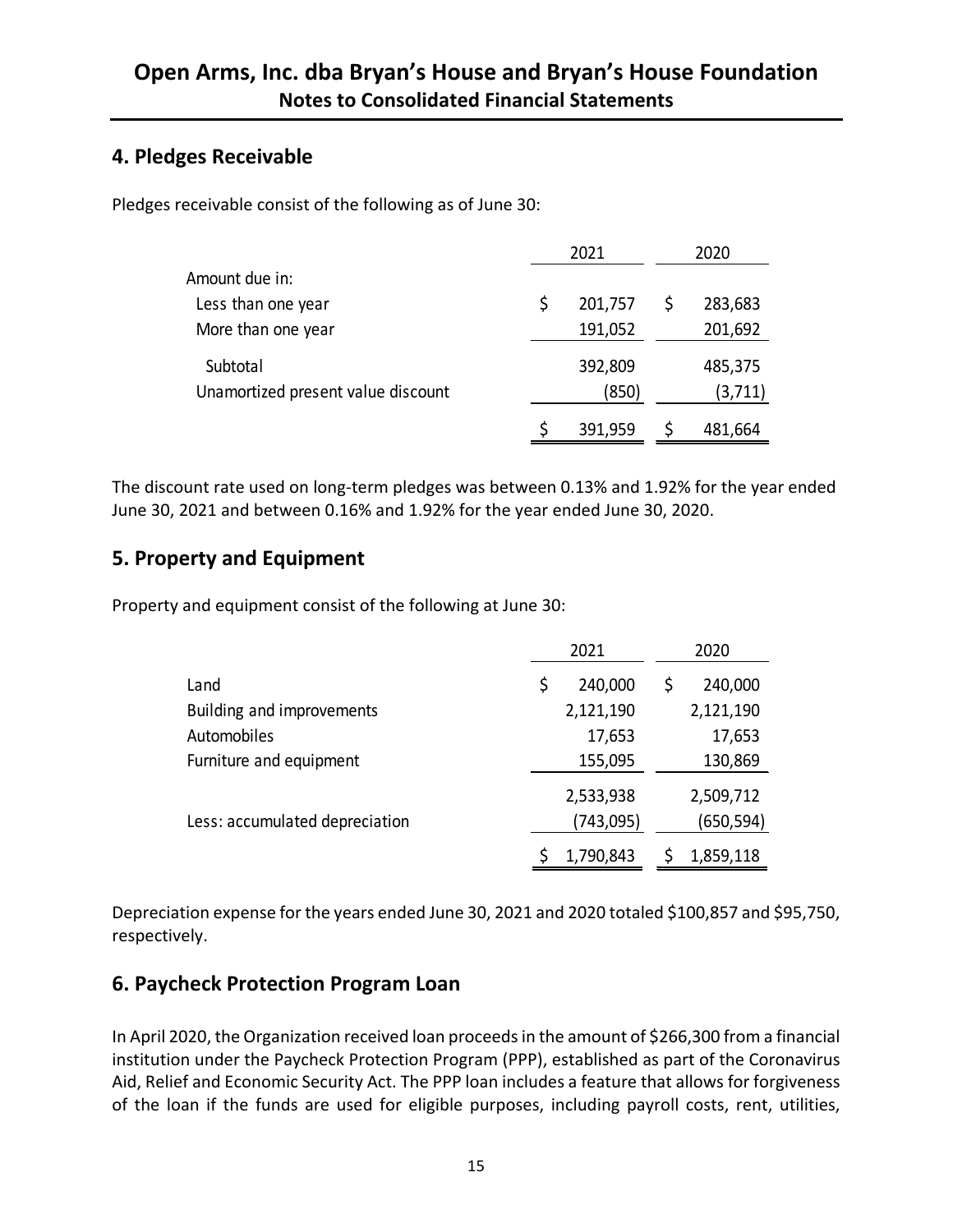mortgage interest, and interest on other pre‐existing indebtedness, and if the Organization maintains its payroll levels. On March 10, 2021, the Organization received notification that the PPP Loan was forgiven in full by the Small Business Administration, and the Organization reported the related forgiveness of debt in non‐operating income on the consolidated statement of activities.

## **7. Line of Credit**

The Organization has a revolving line of credit with a bank. This line of credit bears interest at the prime rate plus 4.75% (8.00% at June 30, 2021). No amounts are outstanding under the line of credit as of June 30, 2021 and 2020.

### **8. Net Assets With Donor Restrictions**

Net assets with donor restrictions were available for the following purposes at June 30:

|                                    | 2021    | 2020 |         |  |
|------------------------------------|---------|------|---------|--|
| Early childhood education          | \$      |      | 175,000 |  |
| Infant and toddler rooms           | 95,000  |      |         |  |
| Playground                         |         |      | 25,000  |  |
| Subsequent period programs         | 391,959 |      | 485,375 |  |
| Endowment restricted in perpetuity | 25,000  |      | 25,000  |  |
|                                    | 511,959 |      | 710,375 |  |

## **9. Endowment Fund**

The Organization's endowment consists of one donor‐restricted endowment fund to support maintenance and operations. As required by GAAP, net assets associated with endowment funds are classified and reported based on the existence or absence of donor-imposed restrictions.

The Organization has interpreted the Texas State Uniform Prudent Management of Institutional Funds Act (TUPMIFA) as requiring the preservation of the fair value of the original gift as of the date of the donor-restricted endowment funds, absent explicit donor stipulation to the contrary. As a result of this interpretation, the Organization classifies as permanent endowment (a) the original value of gifts donated to the permanent endowment, (b) the original value of subsequent gifts to the permanent endowment, and (c) accumulations to the permanent endowment made in accordance with the direction of the applicable donor gift instrument at the time the accumulation is added to the fund.

The earnings from the original gift are classified as net assets without donor restrictions until those amounts are appropriated for expenditure by the Organization in a manner consistent with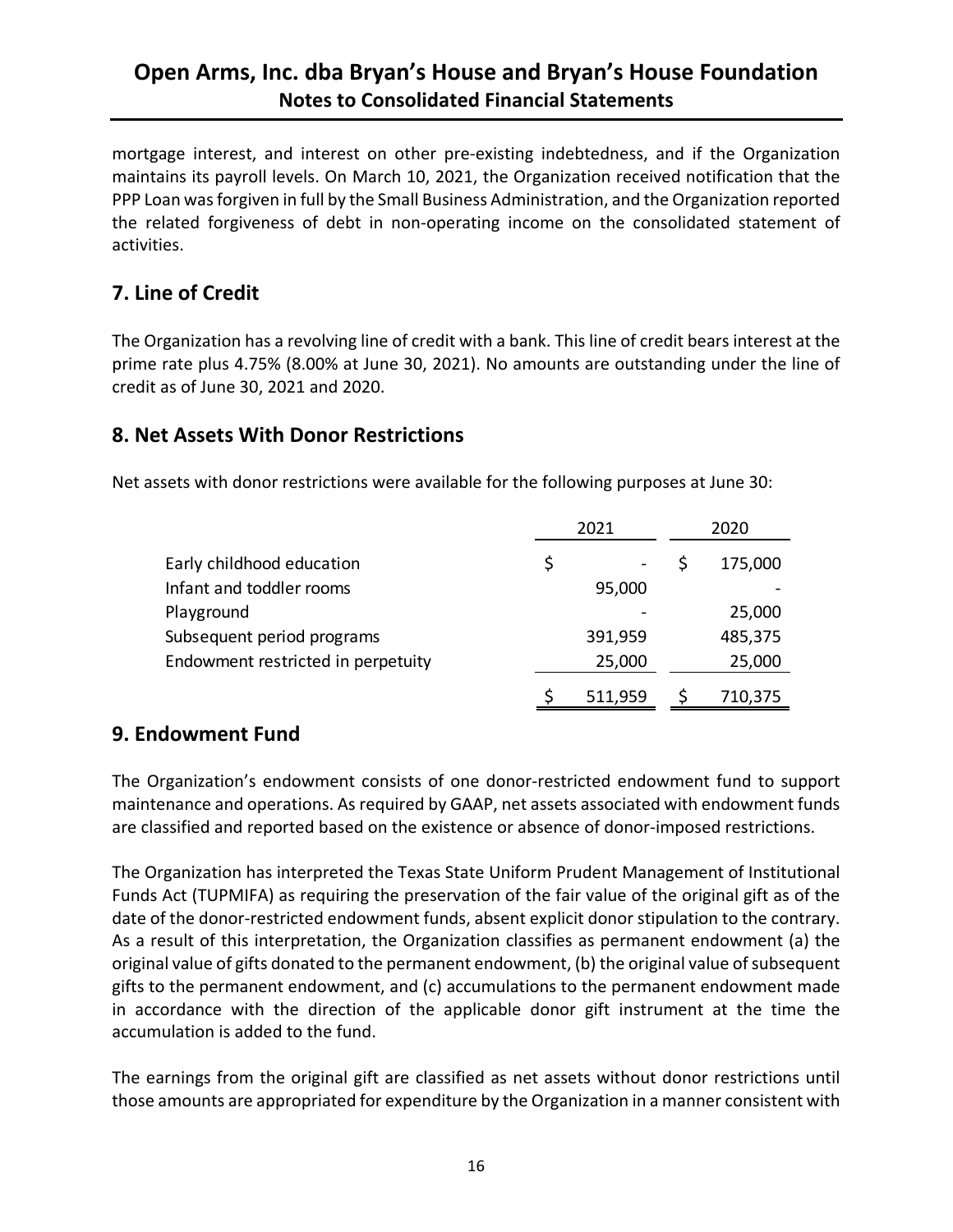the standard of prudence prescribed by TUPMIFA. In accordance with TUMPIFA, the Organization, in making a determination to appropriate or accumulate donor-restricted endowment funds act in good faith, with the care that an ordinarily prudent person in a like position would exercise under similar circumstances, and considers if relevant, the following factors in making a determination to appropriate or accumulate donor-restricted endowment funds:

- The duration of preservation of the funds
- The purposes of the Organization and the endowment funds
- General economic conditions
- The possible effect of inflation and deflation
- The expected total return from income and the appreciation of investments
- Other resources of the Organization
- The Organization's investment policy

The Organization has adopted an investment policy for endowment assets. The funds shall be invested by the finance committee, after approval by the board of directors, in any of the following: cash equivalents, fixed income securities, equity securities and mutual funds. The Organization seeks to build endowment funds through additional contributions.

At June 30, 2021 and 2020, the Organization's donor‐restricted endowment fund totaled \$25,000.

#### **10. Government Grants and Contracts**

The Organization receives funding from the federal and state government in the form of grants and contracts. The Organization is responsible for compliance with provisions of these grants and contracts. Noncompliance could result in the disallowance of expenditures and a request for reimbursement. In the opinion of the Organization's management, such disallowance, if any, would not be significant to the Organization's consolidated financial statements.

### **11. Donated Goods**

Food, school supplies, diapers and other program items are donated to the Organization by various individuals and organizations. Donated goods totaling \$17,095 for the year ended June 30, 2021 were recorded at fair value at the date of donation and have been included in contributions in the consolidated statements of activities. Of these contributions, \$12,755 and \$4,340 are recognized as expenses and property and equipment, respectively, at June 30, 2021. Donated goods totaling \$35,519 for the year ended June 30, 2020 were recorded at fair value at the date of donation and have been included in contributions and expense in the consolidated statements of activites.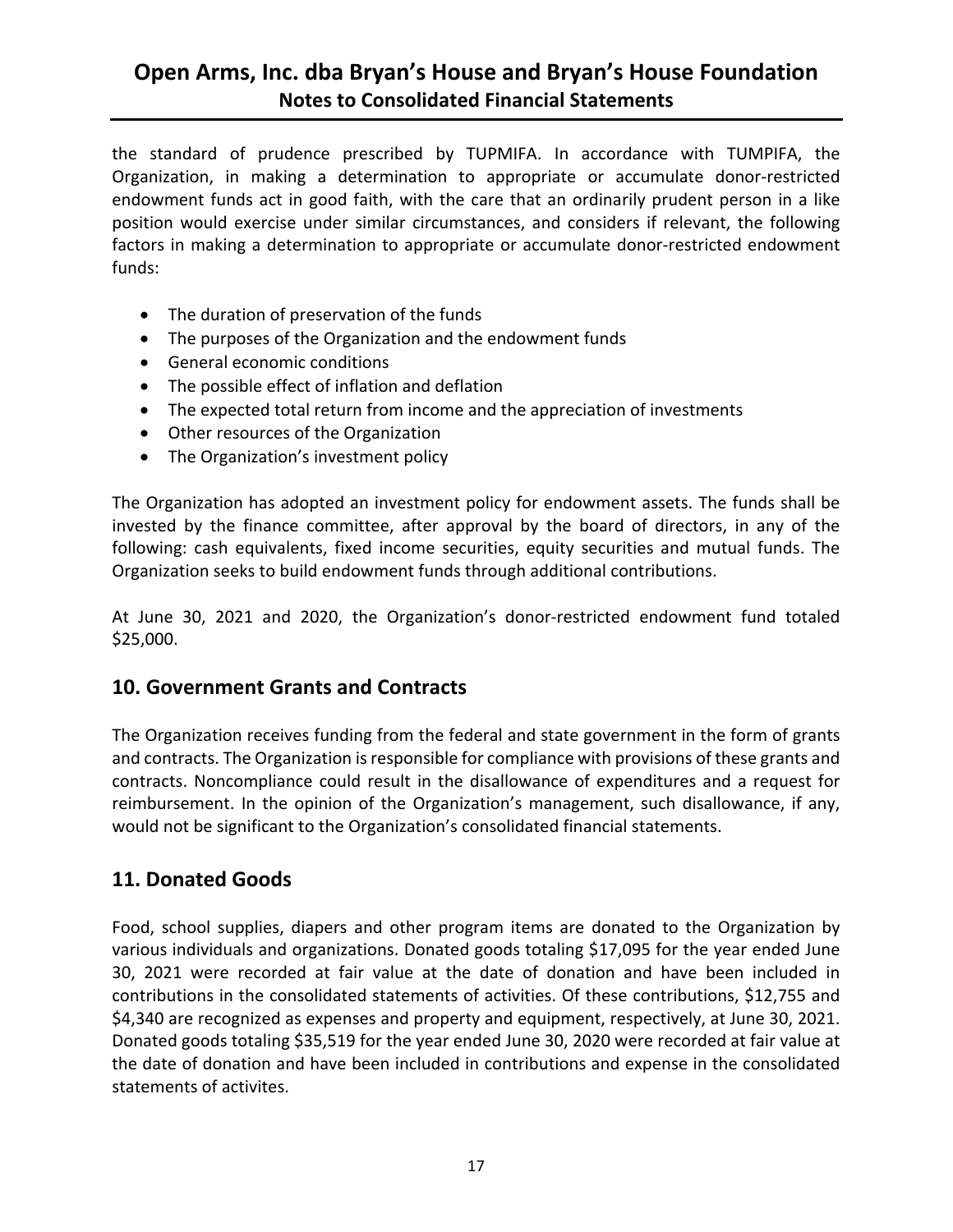### **12. Operating Leases**

The Organization leases one copier through a non‐cancelable operating lease agreement expiring in 2024. The following is a schedule of future minimum lease payments required under this lease agreement for the years ending June 30:

| 2022 | \$<br>16,039 |
|------|--------------|
| 2023 | 16,039       |
| 2024 | 12,029       |

### **13. Retirement Plan**

The Organization maintains a Savings Incentive Match Plan (Plan) for their employees. Substantially all employees are eligible to participate in the Plan. The Organization matches the employee's elective contribution in an amount not to exceed 3% of the employee's compensation. The Organization's contributions to the Plan totaled \$13,265 and \$12,677 for the years ended June 30, 2021 and 2020, respectively.

## **14. Related Party Transactions**

The Organization received contributions of \$34,520 and \$74,674 during the years ended June 30, 2021 and 2020, respectively, from members of the board of directors. At June 30, 2021 and 2020, pledges receivable includes amounts due from board members totaling \$123,052 and \$23,450, respectively.